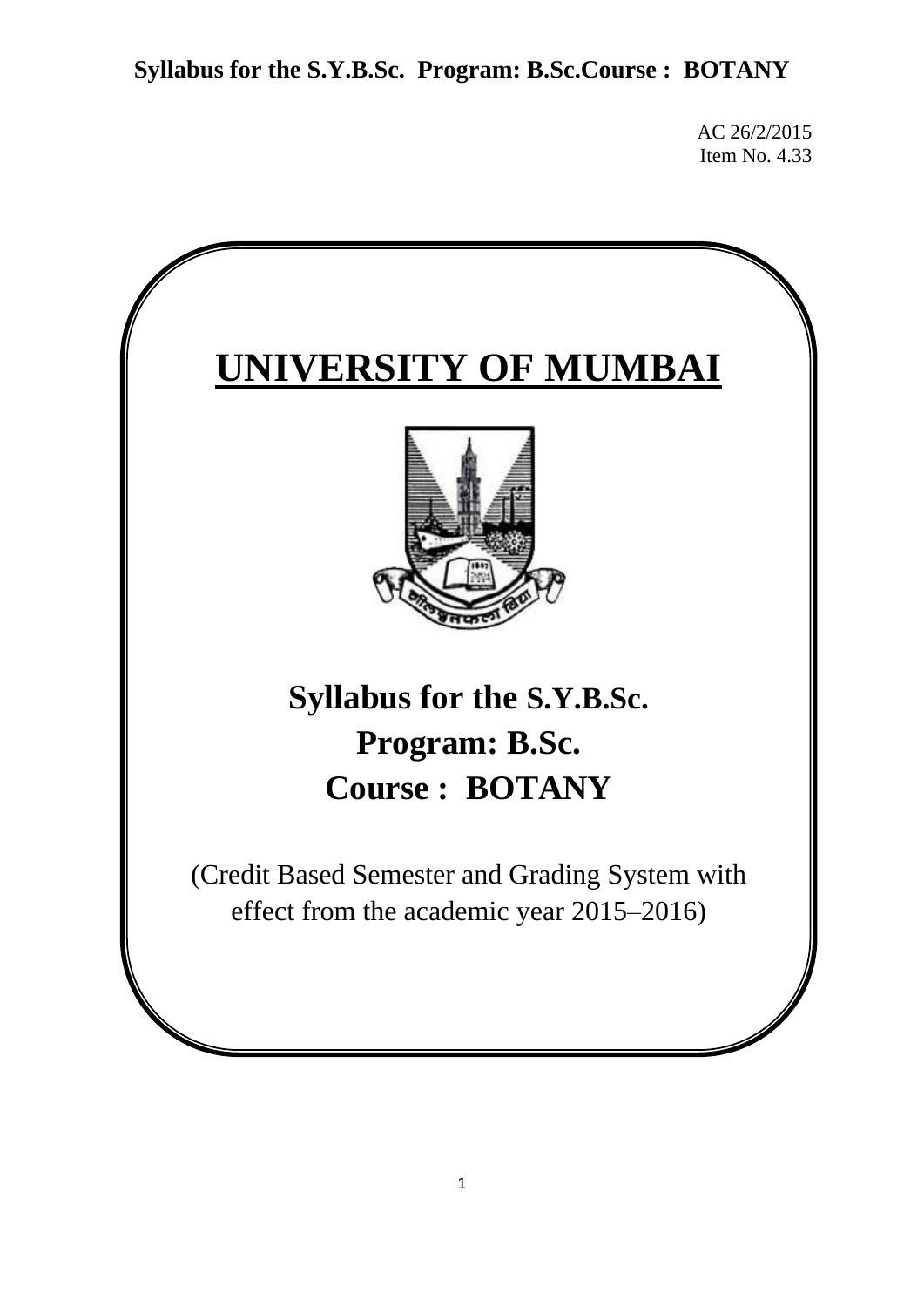## **S.Y.B.Sc. Botany Syllabus Restructured for Credit Based and Grading System To be implemented from the Academic year 2015-2016**

| <b>Course Code</b> | <b>UNIT</b>  | <b>TOPICS</b>                                         | <b>Credits</b> | $\mathbf{L} / \mathbf{W}$ eek |
|--------------------|--------------|-------------------------------------------------------|----------------|-------------------------------|
| <b>USBO301</b>     |              | PLANT DIVERSITY II                                    |                |                               |
|                    | I            | <b>Thallophyta-Algae</b>                              |                | $\mathbf{1}$                  |
|                    | $\mathbf{I}$ | <b>Bryophyta</b>                                      | $\overline{2}$ | 1                             |
|                    | III          | Angiosperms                                           |                | 1                             |
|                    |              | <b>FORM AND FUNCTION II</b>                           |                |                               |
| <b>USBO302</b>     |              | <b>Instrumentation and</b><br><b>Techniques</b>       |                | 1                             |
|                    | $\mathbf{I}$ | <b>Cell Biology</b>                                   | $\overline{2}$ | 1                             |
|                    | III          | <b>Cytogenetics</b>                                   |                |                               |
| <b>USBO303</b>     |              | <b>CURRENT TRENDS IN PLANT</b><br><b>SCIENCES I</b>   |                |                               |
|                    | T            | Pharmacognosy&Phytochemi<br>stry                      |                | 1                             |
|                    | $\mathbf{I}$ | <b>Forestry &amp; Economic Botany</b>                 | $\overline{2}$ | 1                             |
|                    | Ш            | <b>Molecular Biology</b>                              |                | 1                             |
| <b>USBOP3</b>      |              | Practical based on all the three courses in<br>theory | 3              | 9                             |

### **SEMESTER III**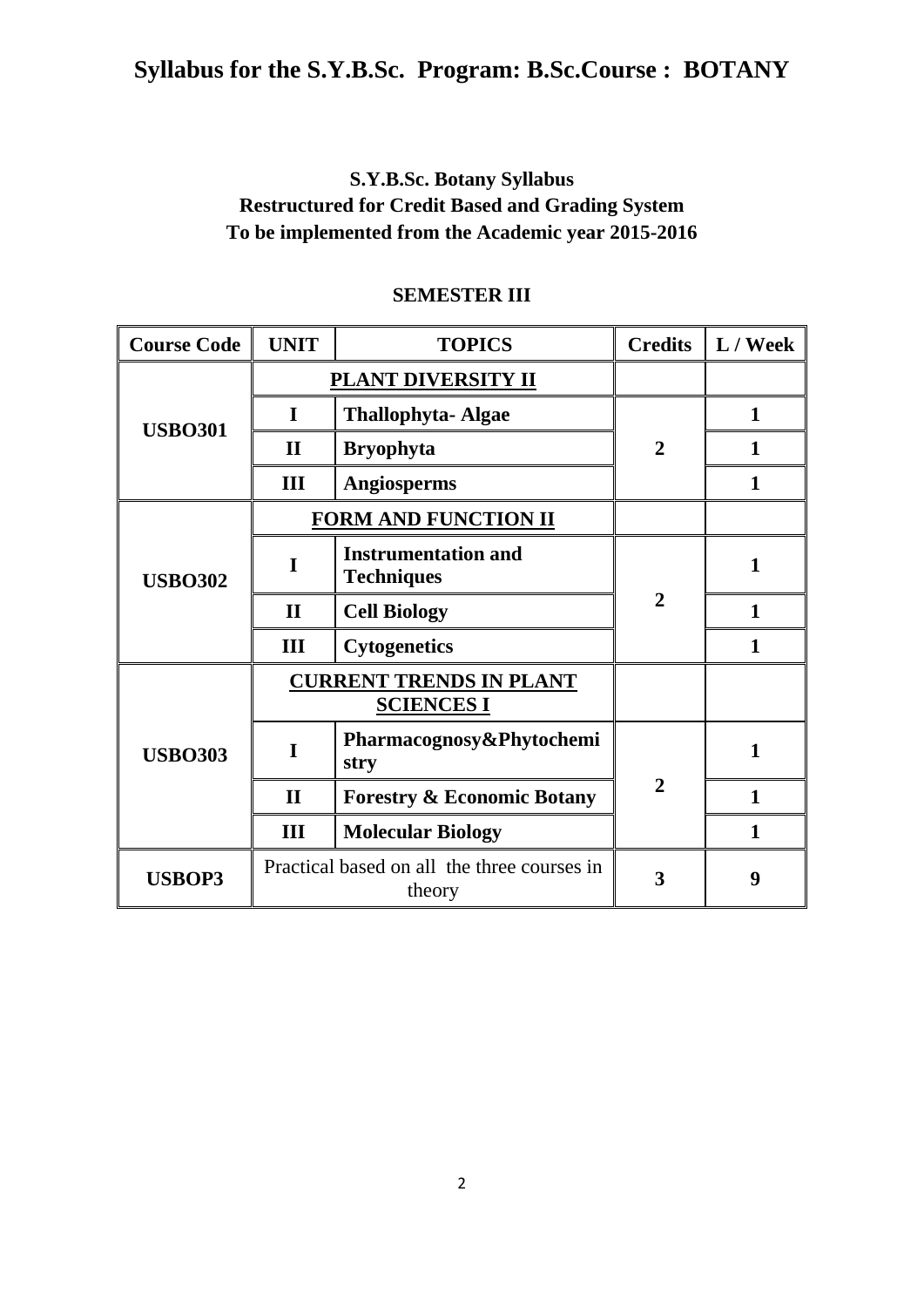| <b>Course Code</b> | <b>UNIT</b>  | <b>TOPICS</b>                                             | <b>Credits</b> | L / Week     |
|--------------------|--------------|-----------------------------------------------------------|----------------|--------------|
| <b>USBO401</b>     |              | PLANT DIVERSITY II                                        |                |              |
|                    | I            | Thallophyta: Fungi, Plant<br><b>Pathology and Lichens</b> |                | 1            |
|                    | $\mathbf{H}$ | <b>Pteridophyta and Paleobotany</b>                       | $\overline{2}$ | $\mathbf{1}$ |
|                    | III          | <b>Gymnosperms</b>                                        |                | 1            |
|                    |              | <b>FORM AND FUNCTION II</b>                               |                |              |
| <b>USBO402</b>     | $\mathbf I$  | <b>Anatomy</b>                                            |                | 1            |
|                    | $\mathbf{I}$ | <b>Physiology and Plant</b><br><b>Biochemistry</b>        | $\overline{2}$ | $\mathbf{1}$ |
|                    | III          | <b>Ecology and Environmental</b><br><b>Botany</b>         |                | 1            |
|                    |              | <b>CURRENT TRENDS IN BOTANY I</b>                         |                |              |
|                    | $\mathbf I$  | Horticulture                                              |                | 1            |
| <b>USBO403</b>     | $\mathbf H$  | <b>Biotechnology</b>                                      | $\mathbf 2$    | $\mathbf{1}$ |
|                    | III          | <b>Biostatistics &amp; Bioinformatics</b>                 |                | $\mathbf{1}$ |
| <b>USBOP4</b>      |              | Practical based on all the three courses in<br>theory     | 3              | 9            |

## **SEMESTER IV**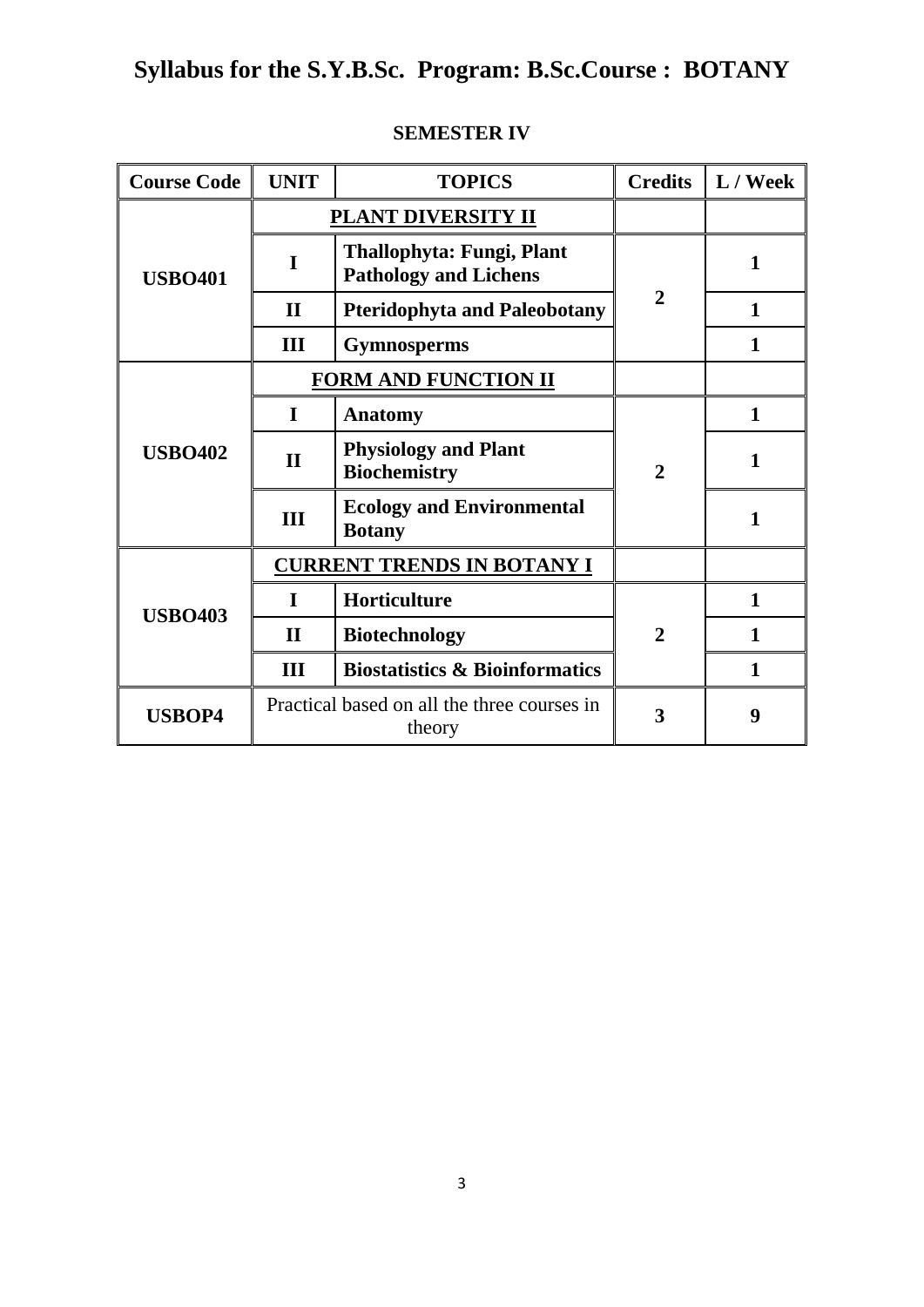## **SEMESTER III THEORY**

| <b>Course Code</b>                                                                                                                                             | <b>Title</b>                                                                                                                                                                                                                                                                                                                                                                                                                                                                                                                                                                                                                                                                                                                                                                                                                                                                                          | <b>Credits</b>     |
|----------------------------------------------------------------------------------------------------------------------------------------------------------------|-------------------------------------------------------------------------------------------------------------------------------------------------------------------------------------------------------------------------------------------------------------------------------------------------------------------------------------------------------------------------------------------------------------------------------------------------------------------------------------------------------------------------------------------------------------------------------------------------------------------------------------------------------------------------------------------------------------------------------------------------------------------------------------------------------------------------------------------------------------------------------------------------------|--------------------|
| <b>USBO301</b>                                                                                                                                                 | <b>PLANT DIVERSITTY II</b><br>(45 lectures)                                                                                                                                                                                                                                                                                                                                                                                                                                                                                                                                                                                                                                                                                                                                                                                                                                                           |                    |
| <b>Unit I: Thallophyta- Algae</b><br>Dictyota<br>Sargassum                                                                                                     | General Characters of Division Phaeophyta: Distribution, Cell structure,<br>pigments, reserve food, range of thallus, reproduction: asexual and<br>sexual, Alternation of Generations, Economic Importance.<br>Structure, life cycle and systematic position of<br>Pigments in Algae.                                                                                                                                                                                                                                                                                                                                                                                                                                                                                                                                                                                                                 | <b>15 Lectures</b> |
| Unit II : Bryophyta<br>$\bullet$<br>$\circ$                                                                                                                    | General Account of Class Anthocerotae and Musci<br>Structure, life cycle and systematic position of<br>o Anthoceros<br>Funaria                                                                                                                                                                                                                                                                                                                                                                                                                                                                                                                                                                                                                                                                                                                                                                        | <b>15 Lectures</b> |
| <b>Unit III : Angiosperms</b><br>$\circ$<br>$\circ$<br>$\circ$<br>$\circ$<br>$\bigcirc$<br>$\circ$<br>$\circ$<br>$\circ$<br>$\circ$<br>O<br>$\circ$<br>$\circ$ | <b>Morphology of Flowering Plants</b><br><b>Flower Morphology:</b><br>Parts of a flower, flower symmetry;<br>Flower as a modified shoot,<br>Thalamus, insertion of floral leaves on the thalamus<br>The accessory whorls: Calyx types and modifications, Corolla –<br>forms; Aestivation, The Perianth;<br>The Essential whorls: Androecium parts of the androecium,<br>Number and insertion of stamens, Union of stamens; Types of<br>CoronaGynoecium: the carpel, style and stigma; Union of Carpel;<br>ovary-placentation, types of ovules, evolution of placenta in<br>Angiosperm.<br>Floral formula, floral diagram.<br>With the help of Bentham and Hooker's system of classification for<br>flowering plantsstudy the vegetative, floral characters and economic<br>importance of the following families:<br>Magnoliaceae<br>Myrtaceae<br>Asteraceae<br>Apocynaceae<br>Amaranthaceae<br>Palmae | <b>15 Lectures</b> |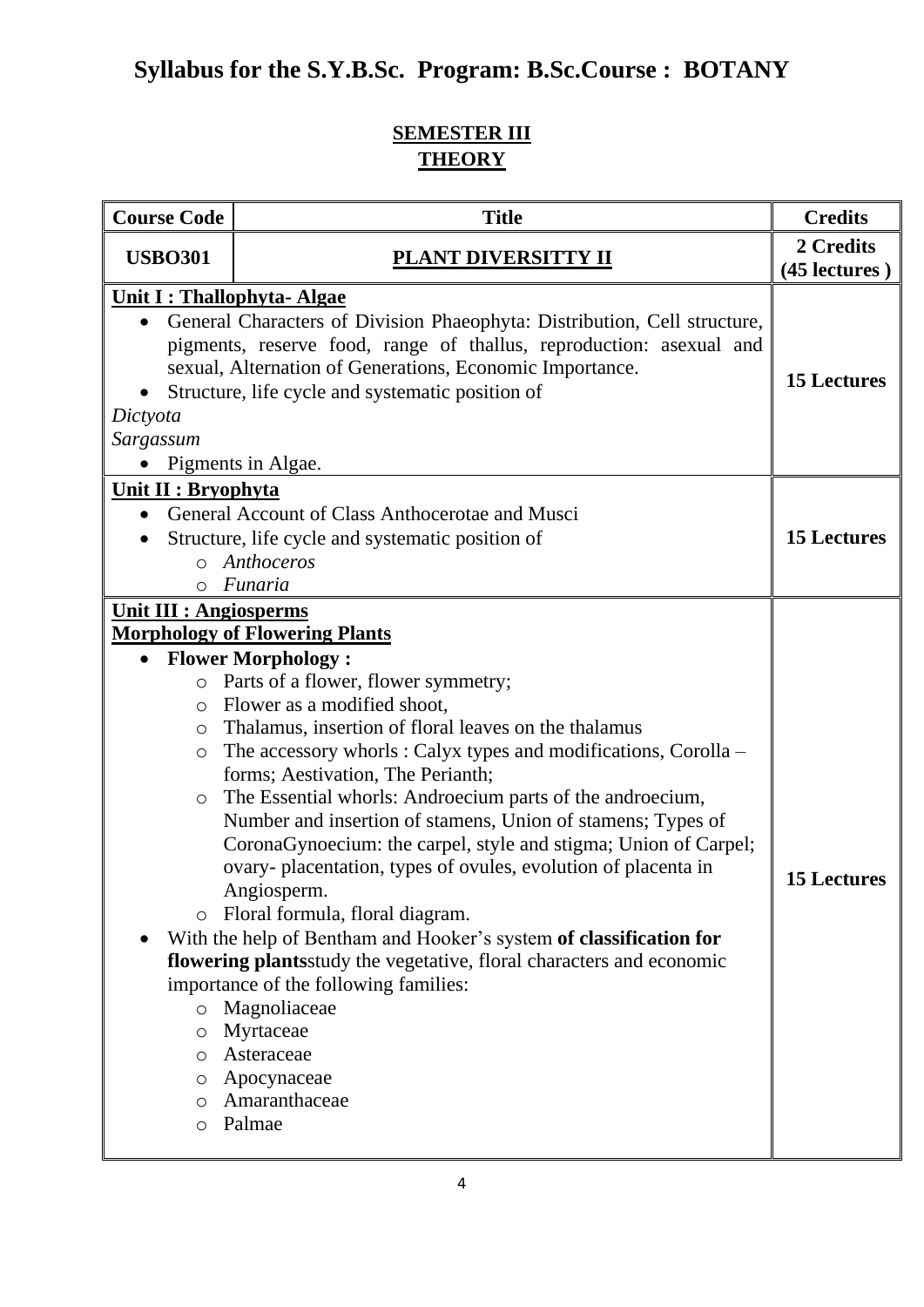| <b>Course Code</b>                                                                            | <b>Title</b>                                                                                                                                                                                                                                                                                                                                                                                                                                                                                                                                                                                                                                                                                             | <b>Credits</b>     |
|-----------------------------------------------------------------------------------------------|----------------------------------------------------------------------------------------------------------------------------------------------------------------------------------------------------------------------------------------------------------------------------------------------------------------------------------------------------------------------------------------------------------------------------------------------------------------------------------------------------------------------------------------------------------------------------------------------------------------------------------------------------------------------------------------------------------|--------------------|
| <b>USBO302</b>                                                                                | <b>FORM AND FUNCTION II</b>                                                                                                                                                                                                                                                                                                                                                                                                                                                                                                                                                                                                                                                                              |                    |
| $\bullet$<br>$\bullet$                                                                        | <b>Unit I: Instrumentation and Techniques</b><br>Microscopy – Principle and working of Light, and electron microscope.<br>Chromatography- Principles and techniques in paper and thin layer<br>chromatography.<br>Principles and techniques of Horizontal and Vertical electrophoresis.                                                                                                                                                                                                                                                                                                                                                                                                                  | <b>15 Lectures</b> |
| <b>Unit II : Cell Biology</b><br>$\circ$<br>O<br>$\circ$<br>$\Omega$<br>$\circ$<br>o DNA<br>O | • Ultra Structure and functions of the following cell organelles:<br>Mitochondrion<br>Peroxisomes<br>Glyoxysomes<br>o Ribosomes<br>Cell Division and its significance<br>o Cell Cycle<br>Mitosis & Meiosis<br>Differences between Mitosis and Meiosis<br>Nucleic Acids: Types, structure and functions of<br><b>RNA</b>                                                                                                                                                                                                                                                                                                                                                                                  | <b>15 Lectures</b> |
| <b>Unit III : Cytogenetics</b>                                                                | Variation in Chromosome structure (Chromosomal Aberrations)<br>Definition, Origin, Cytological and Genetic Effects of the following:<br>Deletions, Duplications, Inversions and Translocations.<br>Variation in Chromosome<br><b>Number</b><br>Origin and<br>production,<br>morphological<br>and cytological features,<br>applications<br>in<br>crop<br>improvement and evolution of Aneuploids and Euploids(Monoploids,<br>Autopolyploids and allopolyploids)<br><b>Extranuclear Genetics</b><br>Organelle heredity-<br>o Chloroplast determines heredity -Plastid transmission in plants,<br>Streptomycin resistance in Chlamydomonas.<br>o Mitochondrion determined heredity-petite colonies in yeast | <b>15 Lectures</b> |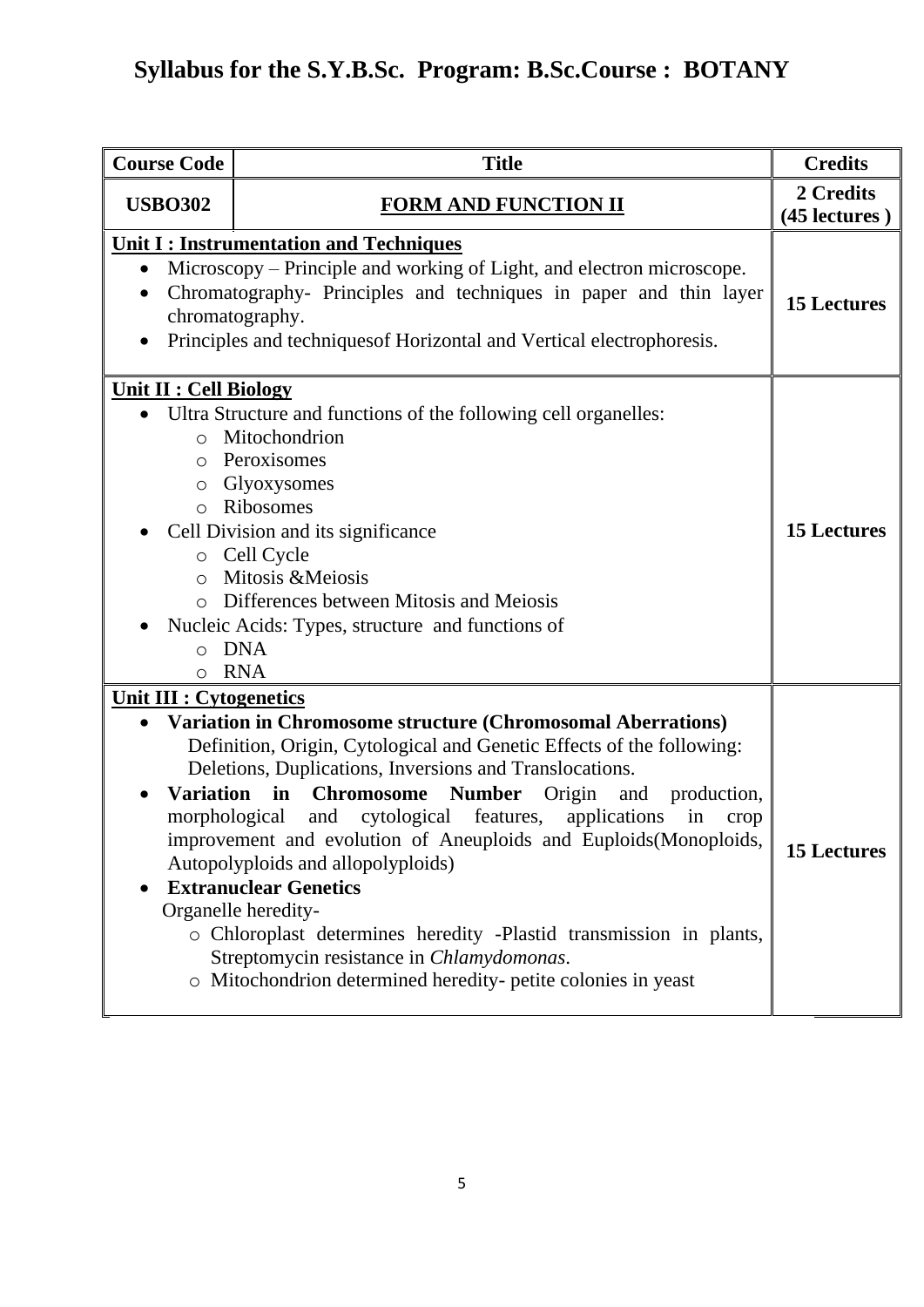| <b>Course Code</b>                                                    | <b>Title</b>                                                                                                                                                                                                                                                                                                                                                                                                                 | <b>Credits</b>     |
|-----------------------------------------------------------------------|------------------------------------------------------------------------------------------------------------------------------------------------------------------------------------------------------------------------------------------------------------------------------------------------------------------------------------------------------------------------------------------------------------------------------|--------------------|
| <b>USBO303</b>                                                        | <b>CURRENT TRENDS IN PLANT SCIENCES I</b>                                                                                                                                                                                                                                                                                                                                                                                    |                    |
| $\bullet$<br>reference to<br>$\circ$                                  | Unit I: Pharmacognosy and Phytochemistry<br>Introduction to pharmacopoeia<br>Study of secondary metabolites (sources, properties and uses) with<br>o Alkaloids,<br>o Glycosides,<br>o Tannins,<br>Volatile oils and<br>o Gums and resins (example of one plant for each category)                                                                                                                                            | <b>15 Lectures</b> |
| $\bullet$<br>India<br>Deforestation.<br>$\circ$<br>$\circ$<br>$\circ$ | <b>Unit II: Forestry and Economic Botany</b><br>Types of forests – classification of forests, different types of forests in<br>Applications of forestry-Social forestry, Reforestation, Aforestation,<br><b>Economic Botany:</b><br>Fibres: Types of fibres, fibre yielding plants<br>Paper: Types of paper, paper yielding plants, paper processing.<br>Spices and condiments: Nutmeg, Mace, Clove, Cardamom and<br>Saffron | <b>15 Lectures</b> |
| $\circ$                                                               | <b>Unit III : Molecular Biology</b><br><b>DNA replication</b> : Replication(prokaryotic and eukaryotic)<br><b>Protein Synthesis:</b><br>o Central dogma of Protein synthesis<br>Transcription: The transcription process in prokaryotes and<br>eukaryotes, RNA synthesis, RNA processing, Adenylation&<br>Capping.                                                                                                           | <b>15 Lectures</b> |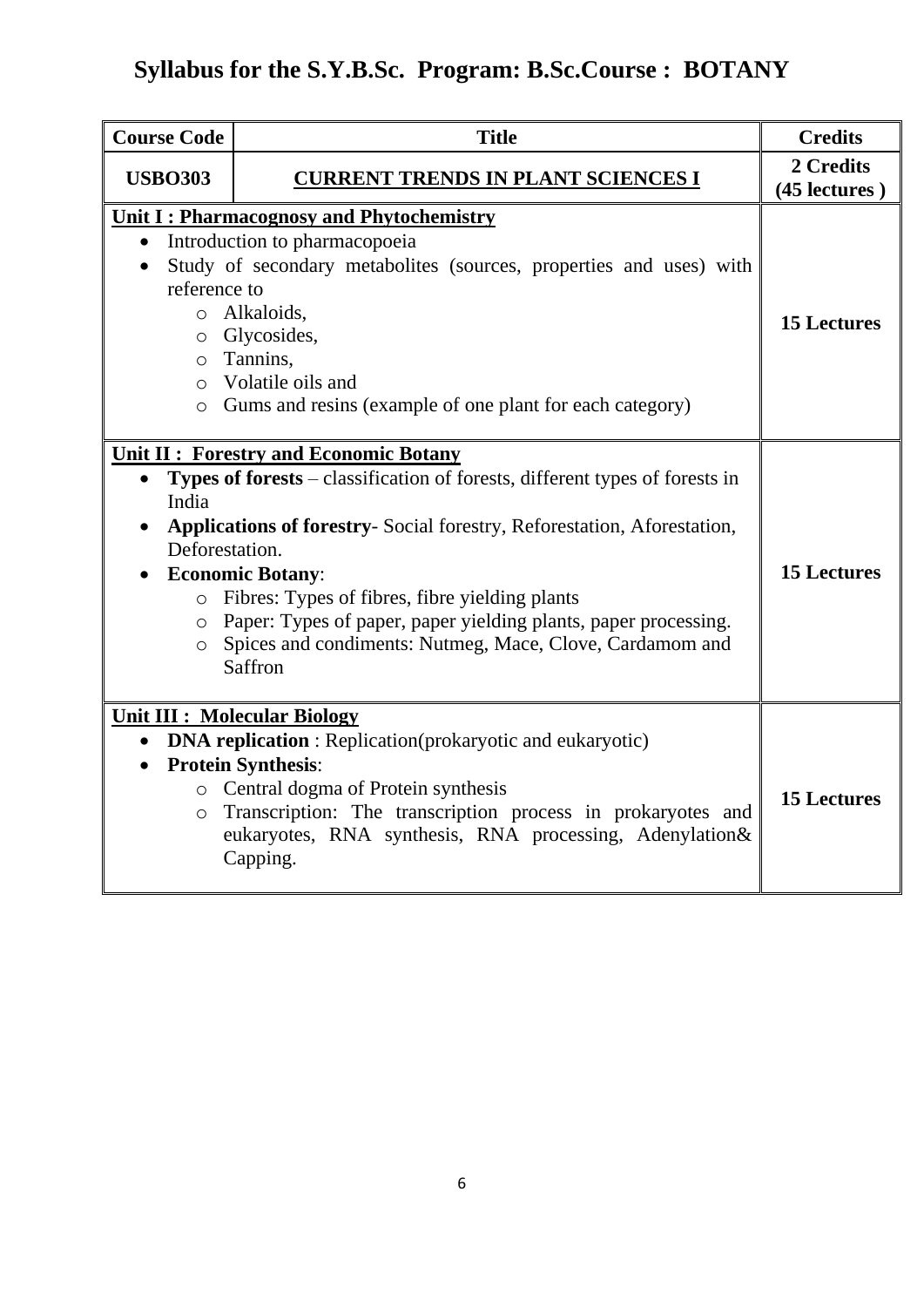## **SEMESTER III PRACTICAL**

### **Semester III USBOP3 Cr PRACTICAL Paper I – Plant Diversity II 1**

#### **Algae**

- 1. Study of stages in the life cycle of *Dictyota*from fresh/ preserved material and permanent slides.
- 2. Study of stages in the life cycle of *Sargassum* from fresh/ preserved material and permanent slides.
- 3. Economic importance and range of thallusinPhaeophyta

### **Bryophyta**

- 4. Study of stages in the life cycle of *Anthoceros*from fresh/ preserved material and permanent slides.
- 5. Study of stages in the life cycle of *Funaria*from fresh/ preserved material and permanent slides.

### **Angiosperms**

- 6. Study of Floral Morphology
- 7- Study of one plant from each family prescribed for theory: morphological
- 9. peculiarities and economic importance of the members of these families.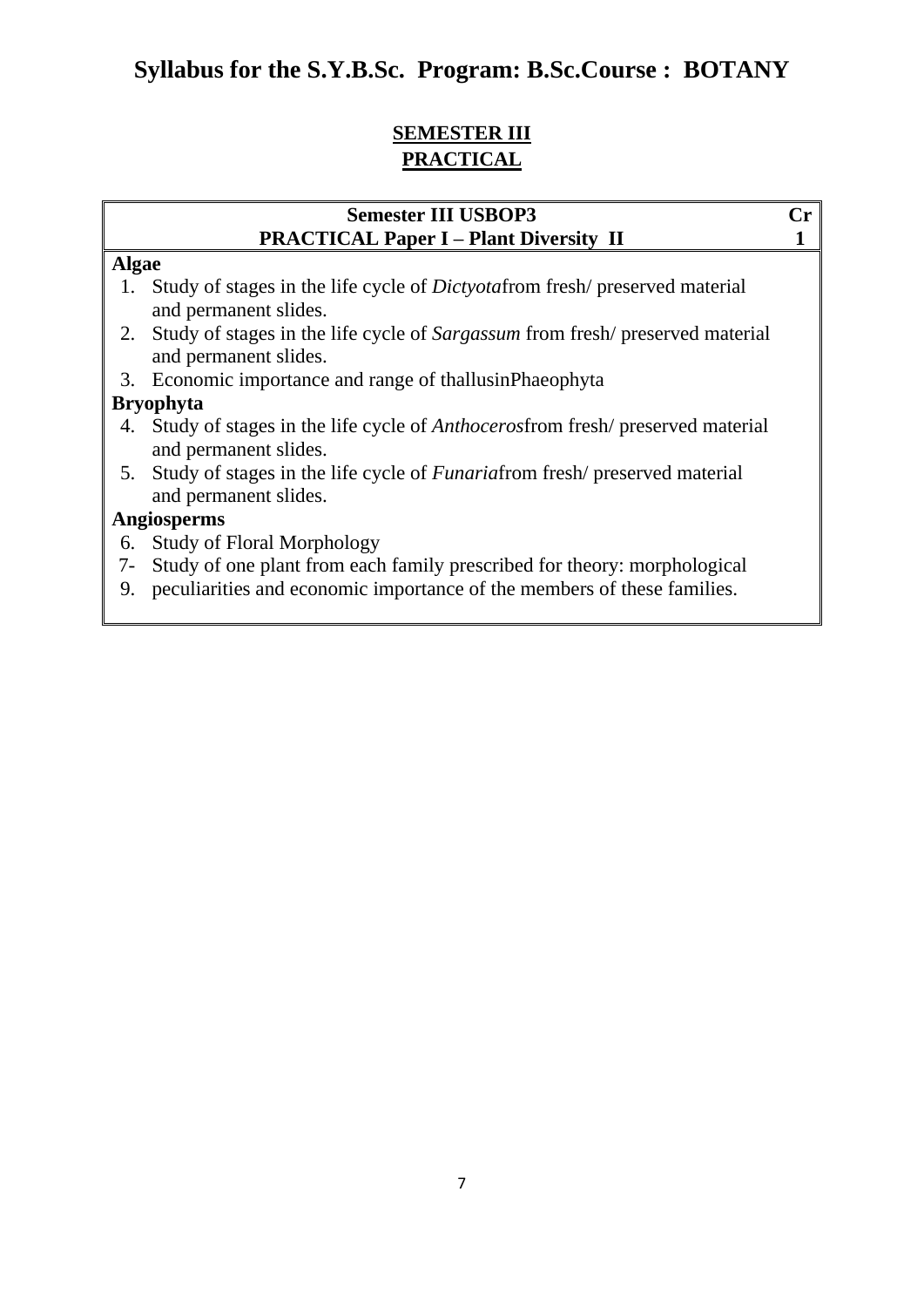|              | <b>Semester III USBOP3</b>                                                     | Cr. |  |  |
|--------------|--------------------------------------------------------------------------------|-----|--|--|
|              | <b>PRACTICAL Paper II - FORM AND FUNCTION- II</b>                              |     |  |  |
|              | <b>Instrumentation and Techniques</b>                                          |     |  |  |
| $\mathbf{I}$ | Preparation of herbarium and wet preservation technique                        |     |  |  |
| 2            | Chromatography: Separation of amino by circular paper chromatography           |     |  |  |
| 3            | Separation of Carotenoids by thin layer chromatography                         |     |  |  |
| 4            | Horizontal and Vertical Gel Electrophoresis – Demonstration                    |     |  |  |
|              | <b>Cell Biology</b>                                                            |     |  |  |
| 5            | Study of the ultra-structure of cell organelles prescribed for theory from     |     |  |  |
|              | Photomicrographs                                                               |     |  |  |
|              | 6 Estimation of DNA from plant material (one Std& one Unknown, No Std          |     |  |  |
|              | Graph)                                                                         |     |  |  |
|              | 7 Estimation of RNA from plant material (one Std& one Unknown, No              |     |  |  |
|              | Std Graph)                                                                     |     |  |  |
|              | <b>Cytogenetics</b>                                                            |     |  |  |
| 8            | Study of inheritance pattern with reference to Plastid Inheritance             |     |  |  |
|              | 9Aberrations --- karyotypes - Cri – du- chat, Philadelphia, D-G translocation, |     |  |  |
|              | DownSyndrome.                                                                  |     |  |  |
|              |                                                                                |     |  |  |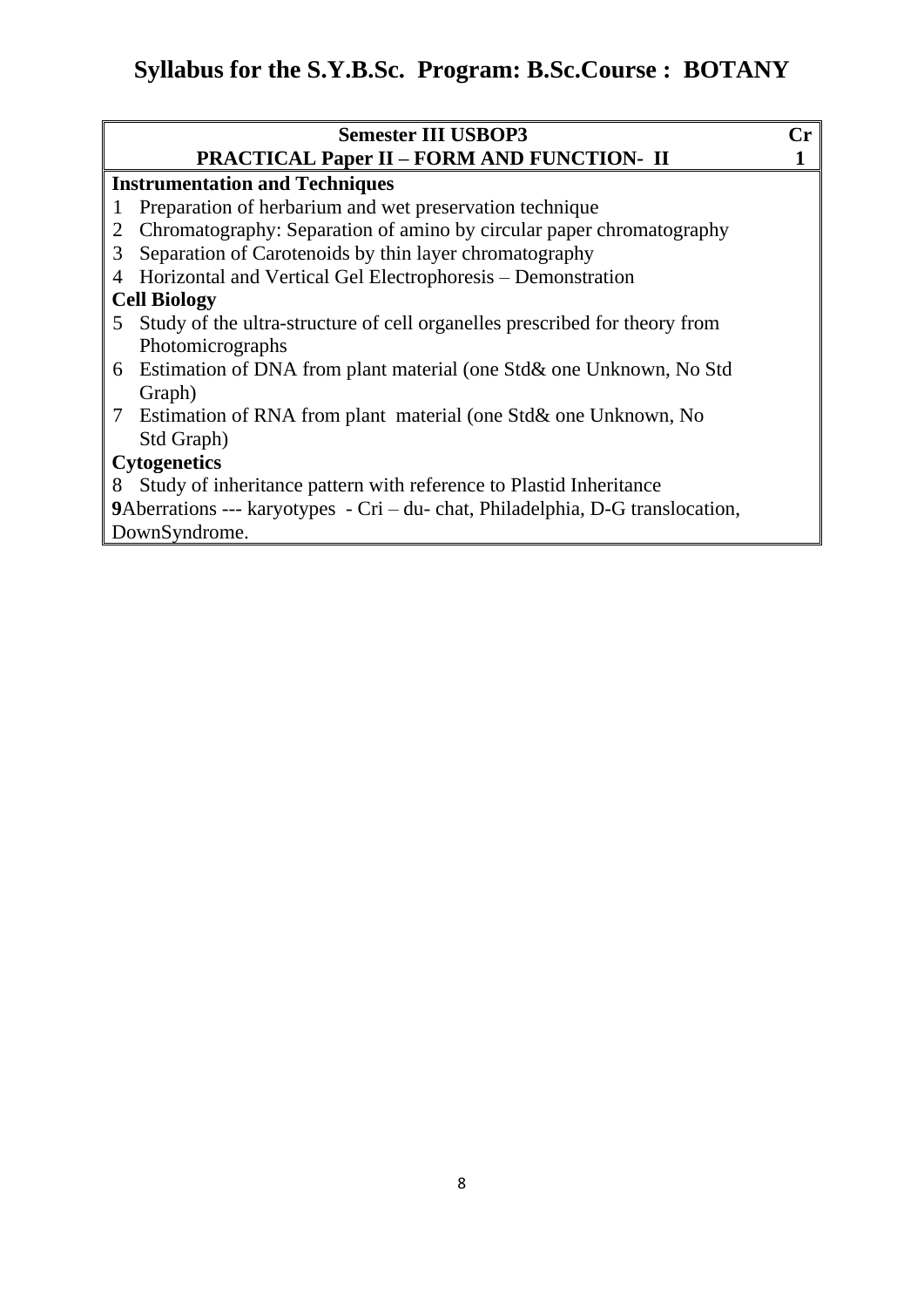| <b>PRACTICAL - Paper III CURRENT TRENDS IN PLANT SCIENCES I</b><br><b>Pharmacognosy</b><br>A. Tests for alkaloids from <i>Strychnos</i> (seeds) and <i>Holarrhena</i> (bark)<br>1<br>B. Tests for glycosides from <i>Glycyrrhizarhizome</i> / <i>Aloe</i> leaf/ Senna leaf.<br>Preparation of any herbal cosmetic. (Demonstration)<br>2<br>Stomatal Index<br>3<br>Palisade Ratio, Vein islet number<br>4 | <b>Semester III USBOP3</b><br>Cr. |                                     |  |
|----------------------------------------------------------------------------------------------------------------------------------------------------------------------------------------------------------------------------------------------------------------------------------------------------------------------------------------------------------------------------------------------------------|-----------------------------------|-------------------------------------|--|
|                                                                                                                                                                                                                                                                                                                                                                                                          |                                   |                                     |  |
|                                                                                                                                                                                                                                                                                                                                                                                                          |                                   |                                     |  |
|                                                                                                                                                                                                                                                                                                                                                                                                          |                                   |                                     |  |
|                                                                                                                                                                                                                                                                                                                                                                                                          |                                   |                                     |  |
|                                                                                                                                                                                                                                                                                                                                                                                                          |                                   |                                     |  |
|                                                                                                                                                                                                                                                                                                                                                                                                          |                                   |                                     |  |
|                                                                                                                                                                                                                                                                                                                                                                                                          |                                   |                                     |  |
|                                                                                                                                                                                                                                                                                                                                                                                                          |                                   | <b>Forestry and Economic Botany</b> |  |
| Study of Biodiversity Composition of different types of forests in India<br>5.                                                                                                                                                                                                                                                                                                                           |                                   |                                     |  |
| (tropical, subtropical & temperate)                                                                                                                                                                                                                                                                                                                                                                      |                                   |                                     |  |
| Sources, properties and uses of : fibres & paper<br>6                                                                                                                                                                                                                                                                                                                                                    |                                   |                                     |  |
| Sources, properties and uses of spices and condiments                                                                                                                                                                                                                                                                                                                                                    |                                   |                                     |  |
| <b>Molecular Biology</b>                                                                                                                                                                                                                                                                                                                                                                                 |                                   |                                     |  |
| DNA sequencing - Sanger's method<br>8                                                                                                                                                                                                                                                                                                                                                                    |                                   |                                     |  |
| Determining the sequence of amino acids in the protein molecule<br>9                                                                                                                                                                                                                                                                                                                                     |                                   |                                     |  |
| synthesised from the given m-RNA strand (prokaryotic and eukaryotic)                                                                                                                                                                                                                                                                                                                                     |                                   |                                     |  |
|                                                                                                                                                                                                                                                                                                                                                                                                          |                                   |                                     |  |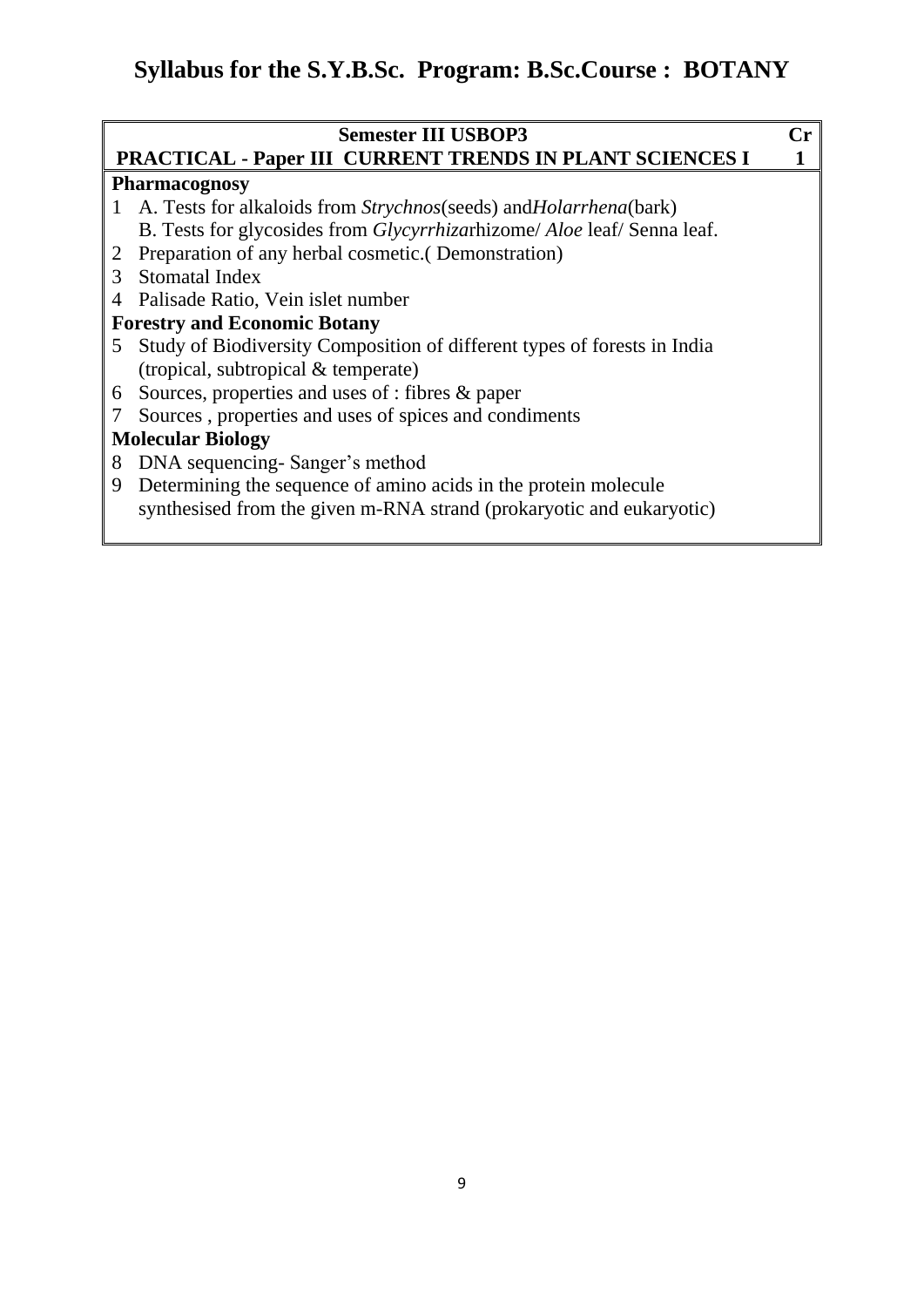## **SEMESTER IV THEORY**

| <b>Course Code</b>                                                                                                                                                                                                                                                                                                                                                                                                                                                                                                        | <b>Title</b>                                                                                                                                                                                                                                                                                                  | <b>Credits</b>             |
|---------------------------------------------------------------------------------------------------------------------------------------------------------------------------------------------------------------------------------------------------------------------------------------------------------------------------------------------------------------------------------------------------------------------------------------------------------------------------------------------------------------------------|---------------------------------------------------------------------------------------------------------------------------------------------------------------------------------------------------------------------------------------------------------------------------------------------------------------|----------------------------|
| <b>USBO401</b>                                                                                                                                                                                                                                                                                                                                                                                                                                                                                                            | <b>PLANT DIVERSITY II</b>                                                                                                                                                                                                                                                                                     | 2 Credits<br>(45 lectures) |
| Unit II : Thallophyta: Fungi, Plant Pathology and Lichens<br>Fungi-<br><b>General characters of Ascomycetae</b><br>Structure, life cycle and systematic position of<br>Erysiphe and Xylaria<br><b>Plant Pathology-</b><br><b>15 Lectures</b><br>Symptoms, causative organism, disease cycle and control measures of<br>Powdery mildew and<br>$\circ$<br>Late blight of potato<br>$\circ$<br>Lichens-<br>Classification, Structure, Method of Reproduction, Economic Importance<br>and Ecological Significance of Lichens. |                                                                                                                                                                                                                                                                                                               |                            |
| <b>Unit II: Pteridophyta and Paleobotany</b><br>Pteridophyta-<br>Salient features and classification upto orders (with examples of each) of<br>Psilophyta and Lepidophyta (G M Smith's system of classification to be<br>followed),<br>Structure, life cycle and systematic position of Selaginella<br>Paleobotany-<br>The geological time scale;<br>Formation and types of fossils;<br>$\bullet$<br>Structure and systematic position of form genus Rhynia                                                               |                                                                                                                                                                                                                                                                                                               | <b>15 Lectures</b>         |
| <b>Unit III : Gymnosperms</b>                                                                                                                                                                                                                                                                                                                                                                                                                                                                                             | Salient features, classification up to orders (with examples of each) and<br>economic importance of Coniferophyta (Chamberlain's system of<br>classification to be followed)<br>Structure life cycle and systematic position of <i>Pinus</i><br>Structure and systematic position of the form genus Cordaites | <b>15 Lectures</b>         |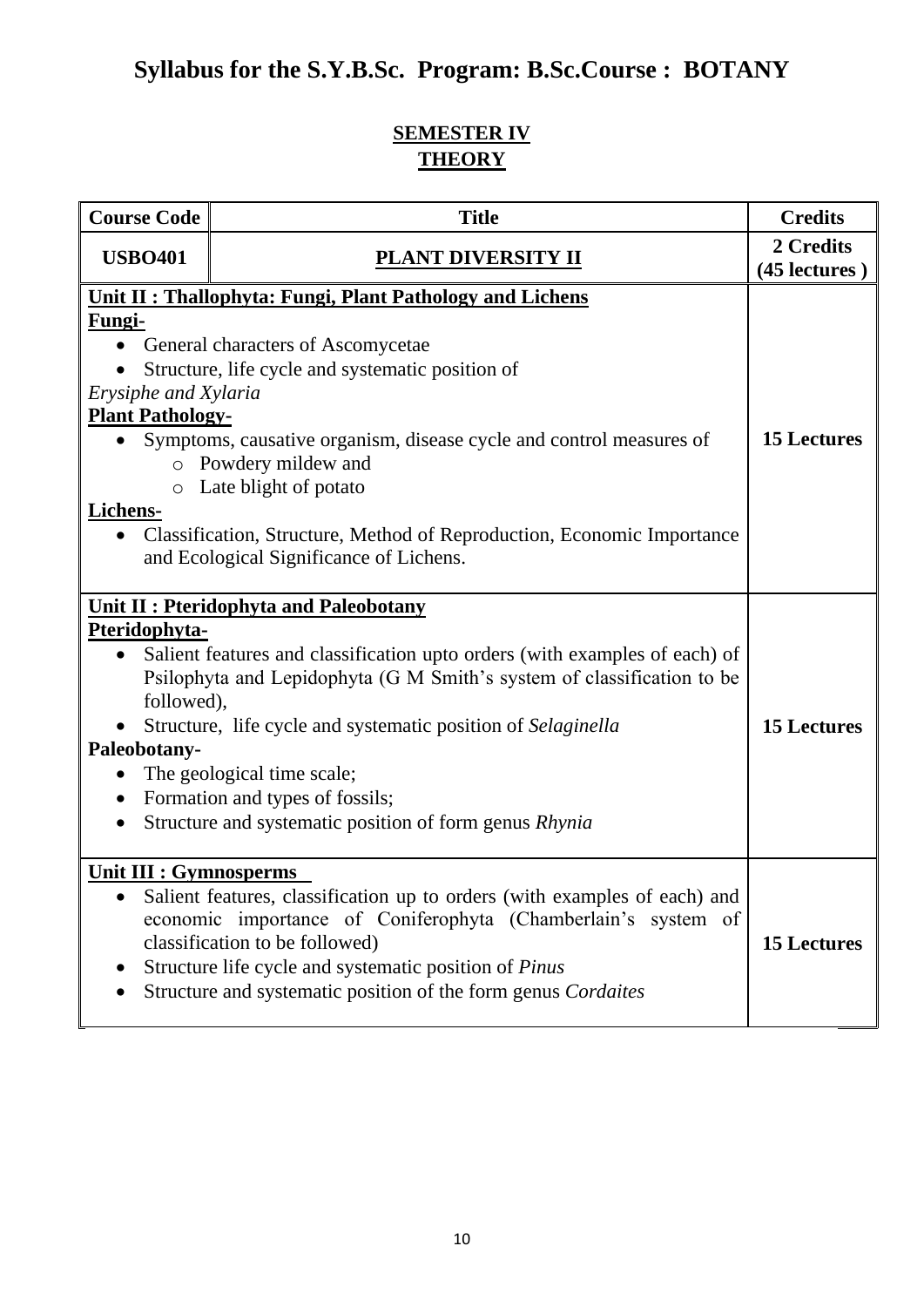| <b>Course Code</b>                                      | <b>Title</b>                                                                                                                              | <b>Credits</b>             |
|---------------------------------------------------------|-------------------------------------------------------------------------------------------------------------------------------------------|----------------------------|
| <b>USBO402</b>                                          | <b>FORM AND FUNCTION II</b>                                                                                                               | 2 Credits<br>(45 lectures) |
| <b>Unit I: Anatomy</b>                                  |                                                                                                                                           |                            |
| $\bullet$                                               | Normal Secondary Growth in Dicotyledonous stem and root.                                                                                  |                            |
|                                                         | Secondary growth in Monocot stem - Dracaena.                                                                                              |                            |
| $\bullet$                                               | Mechanical Tissue system                                                                                                                  |                            |
| $\circ$                                                 | Tissues providing mechanical strength and support and their                                                                               |                            |
|                                                         | disposition                                                                                                                               | <b>15 Lectures</b>         |
| $\circ$                                                 | I-girders in aerial and underground organs                                                                                                |                            |
|                                                         | Conducting tissue system :                                                                                                                |                            |
|                                                         | o Xylem and its elements,                                                                                                                 |                            |
| $\bigcap$                                               | Phloem and its elements                                                                                                                   |                            |
| O                                                       | Types of Vascular Bundles.                                                                                                                |                            |
| <b>Unit II: Plant Physiology and Plant Biochemistry</b> |                                                                                                                                           |                            |
|                                                         | Respiration: Aerobic: Glycolysis, TCA Cycle, ETS & Energetic of                                                                           |                            |
|                                                         | respiration; Anaerobic respiration.                                                                                                       |                            |
|                                                         | Photorespiration                                                                                                                          |                            |
| $\bullet$                                               | Photoperiodism: Phytochrome Response and Vernalization<br>with<br>reference to flowering in higher plants, Physico-chemical properties of | <b>15 Lectures</b>         |
|                                                         | phytochrome, Pr-Pfrinterconversion, role of phytochrome in flowering of                                                                   |                            |
|                                                         | SDPs and LDPs;                                                                                                                            |                            |
|                                                         | • Vernalization mechanisms and applications.                                                                                              |                            |
| Unit III : Ecology and Environmental Botany             |                                                                                                                                           |                            |
| $\bullet$                                               | Biogeochemical Cycles- Carbon, Nitrogen and Water.                                                                                        |                            |
|                                                         | Ecological factors: Concept of environmental factors. Soil as an edaphic                                                                  |                            |
|                                                         | factor, Soil composition, types of soil, soil formation, soil profile.                                                                    | <b>15 Lectures</b>         |
|                                                         | Community ecology- Characters of community - Quantitative characters                                                                      |                            |
|                                                         | and qualitative characters                                                                                                                |                            |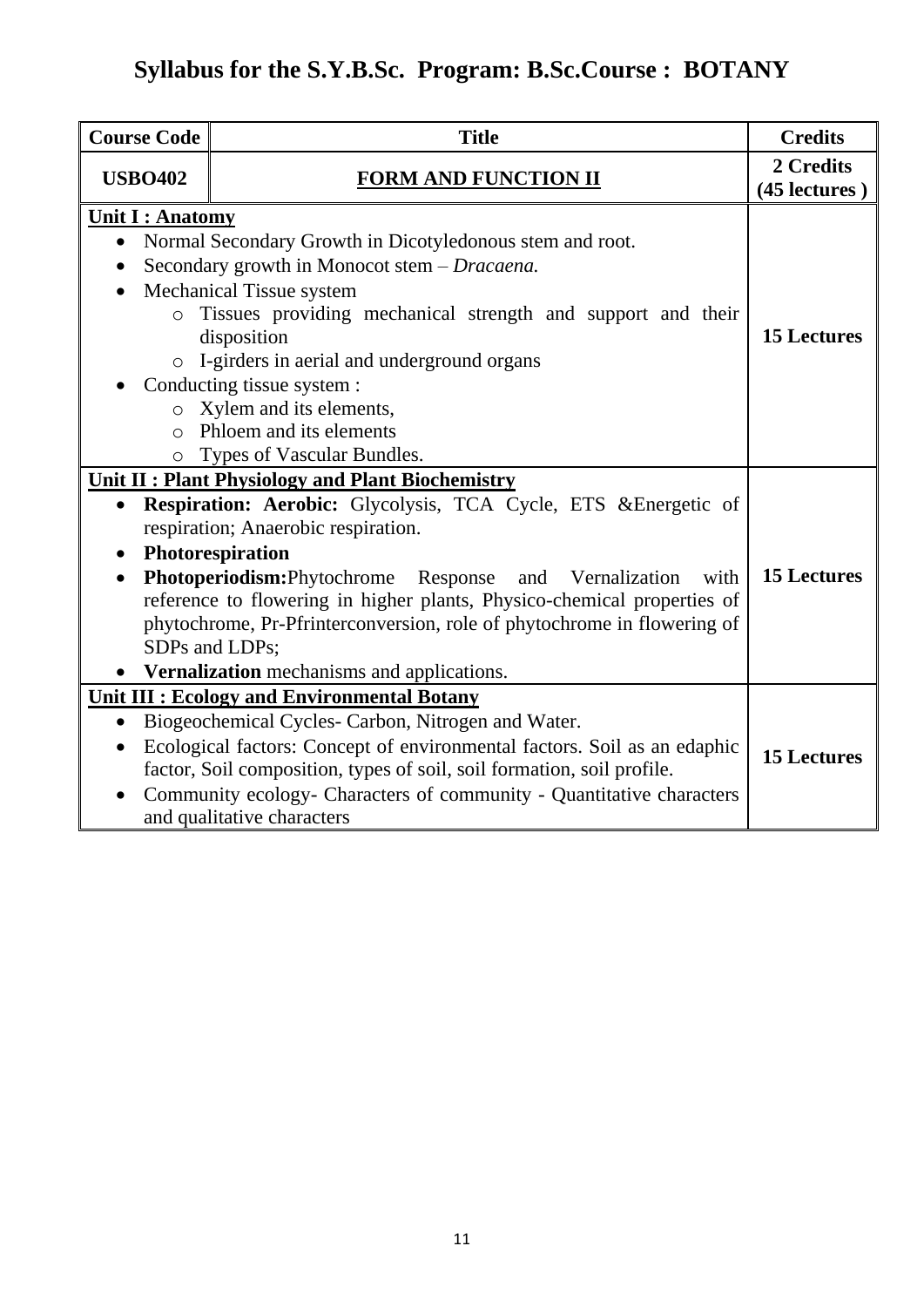| <b>Course Code</b>             | <b>Title</b>                                                                 | <b>Credits</b>             |
|--------------------------------|------------------------------------------------------------------------------|----------------------------|
| <b>USBO403</b>                 | <u>CURRENT TRENDS IN PLANT SCIENCES I</u>                                    | 2 Credits<br>(45 lectures) |
|                                | <b>Unit I: Horticulture and Gardening</b>                                    |                            |
| $\bullet$                      | <b>Introduction to Horticulture:</b> Branches of Horticulture                |                            |
| <b>Gardening:</b><br>$\bullet$ |                                                                              |                            |
|                                | Locations in the garden- edges, hedges, lawn, flower beds,                   |                            |
|                                | avenue, water garden (with names of two plants for eachcategory).            | <b>15 Lectures</b>         |
|                                | Focal point.                                                                 |                            |
|                                | <b>Types of gardens</b>                                                      |                            |
|                                | o Formal and informal gardens,                                               |                            |
| $\circ$                        | National Park: Sanjay Gandhi National Park.                                  |                            |
| $\circ$                        | Botanical Garden: Veer Mata JijabaiUdyan (Victoria Garden).                  |                            |
| <b>Unit II: Biotechnology</b>  |                                                                              |                            |
| $\bullet$                      | Introduction to plant tissue culture                                         |                            |
| $\circ$                        | Laboratory organization and techniques in plant tissue culture               |                            |
| $\circ$                        | Totipotency                                                                  |                            |
| $\circ$                        | Organogenesis                                                                |                            |
| $\circ$                        | Organ culture – root cultures, meristem cultures, anther and pollen          | <b>15 Lectures</b>         |
|                                | culture, embryo culture.                                                     |                            |
|                                | <b>R-DNA</b> technology-                                                     |                            |
| $\circ$                        | Gene cloning                                                                 |                            |
| $\circ$                        | Enzymes involved in Gene cloning                                             |                            |
|                                | Vectors used for Gene cloning.                                               |                            |
|                                | Unit III : Biostatistics and Bioinformatics                                  |                            |
|                                | <b>Biostatistics:</b>                                                        |                            |
| $\bigcirc$                     | The chi square test.                                                         |                            |
| $\circ$                        | Correlation – Calculation of coefficient of correlation.                     |                            |
|                                | <b>Bioinformatics</b>                                                        |                            |
| $\circ$                        | Information technology: History and tools of IT, Internet and its            |                            |
|                                | uses.                                                                        | <b>15 Lectures</b>         |
| $\circ$                        | Introduction to Bioinformatics-goal, need, scope and limitation              |                            |
| $\circ$                        | of<br>Bioinformatics:<br>Data<br>organization,<br>Aims<br><b>Tools</b><br>of |                            |
|                                | Bioinformatics- tools for web search, Data retrieval tools- Entrez,          |                            |
| $\circ$                        | <b>BLAST</b>                                                                 |                            |
| $\circ$                        | Bioinformatics programme in India.                                           |                            |
|                                |                                                                              |                            |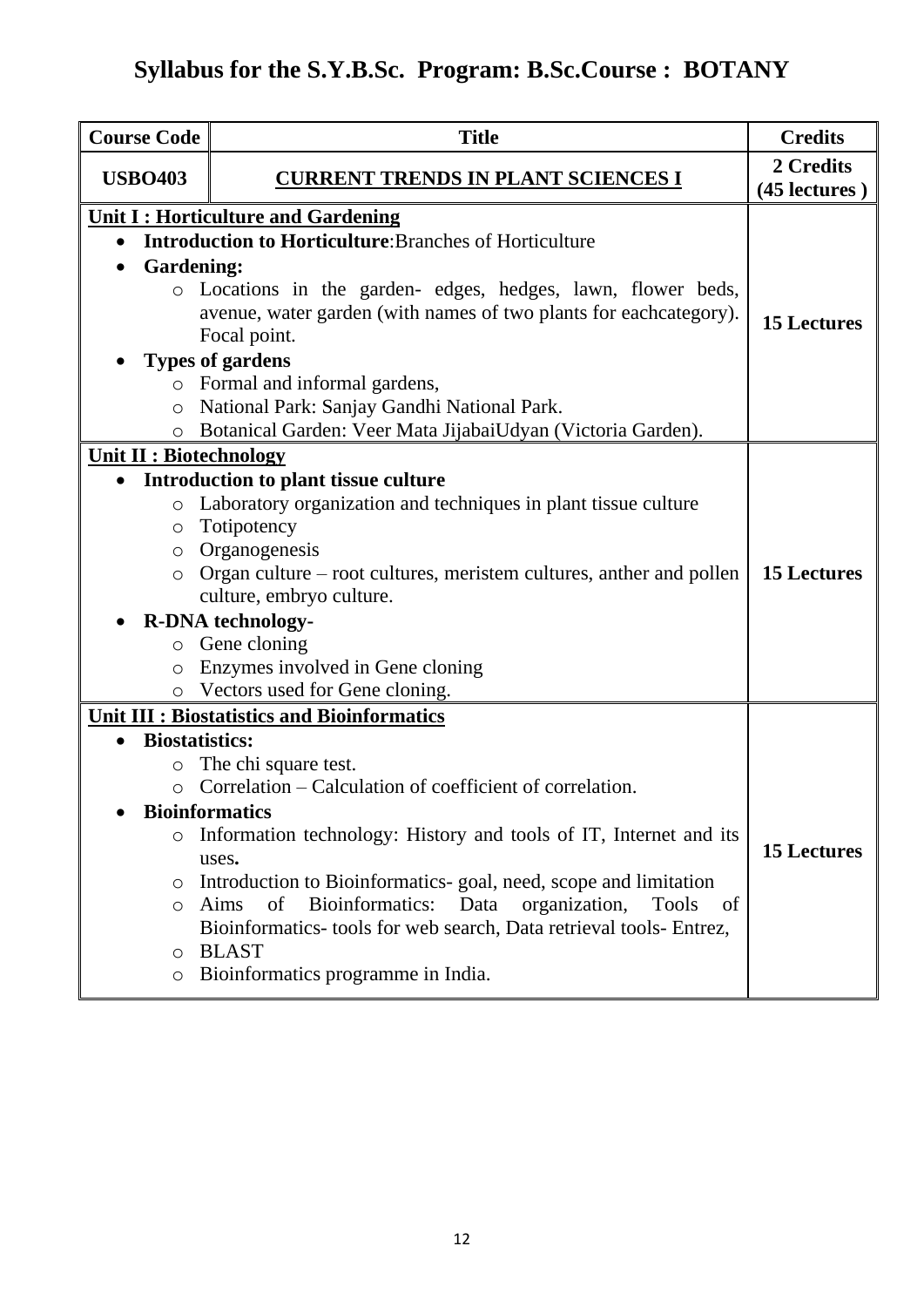### **SEMESTER IV PRACTICAL**

|                | <b>Semester IV USBOTP4</b>                                                                                  | Сr |  |
|----------------|-------------------------------------------------------------------------------------------------------------|----|--|
|                | <b>PRACTICAL Paper I – Plant Diversity</b>                                                                  |    |  |
|                | <b>Fungi and Plant Pathology</b>                                                                            |    |  |
| $\mathbf{I}$   | Study of stages in the life cycle of <i>Erysiphefrom</i> fresh/ preserved material and                      |    |  |
|                | permanent slides.                                                                                           |    |  |
|                | 2 Study of stages in the life cycle of Xylaria from fresh/preserved material and<br>permanent slides.       |    |  |
|                | 3 Study of fungal diseases as prescribed for theory.                                                        |    |  |
| $\overline{4}$ | Study of Lichens (crustose, foliose, & fruiticose).                                                         |    |  |
|                | <b>Pteridophyta and Palaeobotany</b>                                                                        |    |  |
|                | 5-6 Study of stages in the life cycle of Selaginellafrom fresh/ preserved material<br>and permanent slides. |    |  |
| 7              | Study of form genera <i>Rhynia</i> with the help of permanent slides/<br>photomicrographs.                  |    |  |
|                | <b>Gymnosperms</b>                                                                                          |    |  |
| 8-             | Study of stages in the life cycle of <i>Pinusfrom</i> fresh/ preserved material and                         |    |  |
| 9              | permanent slides.                                                                                           |    |  |
| 10             | Study of the form genus <i>Cordaites</i> with the help of permanent slide<br>photomicrographs.              |    |  |
|                |                                                                                                             |    |  |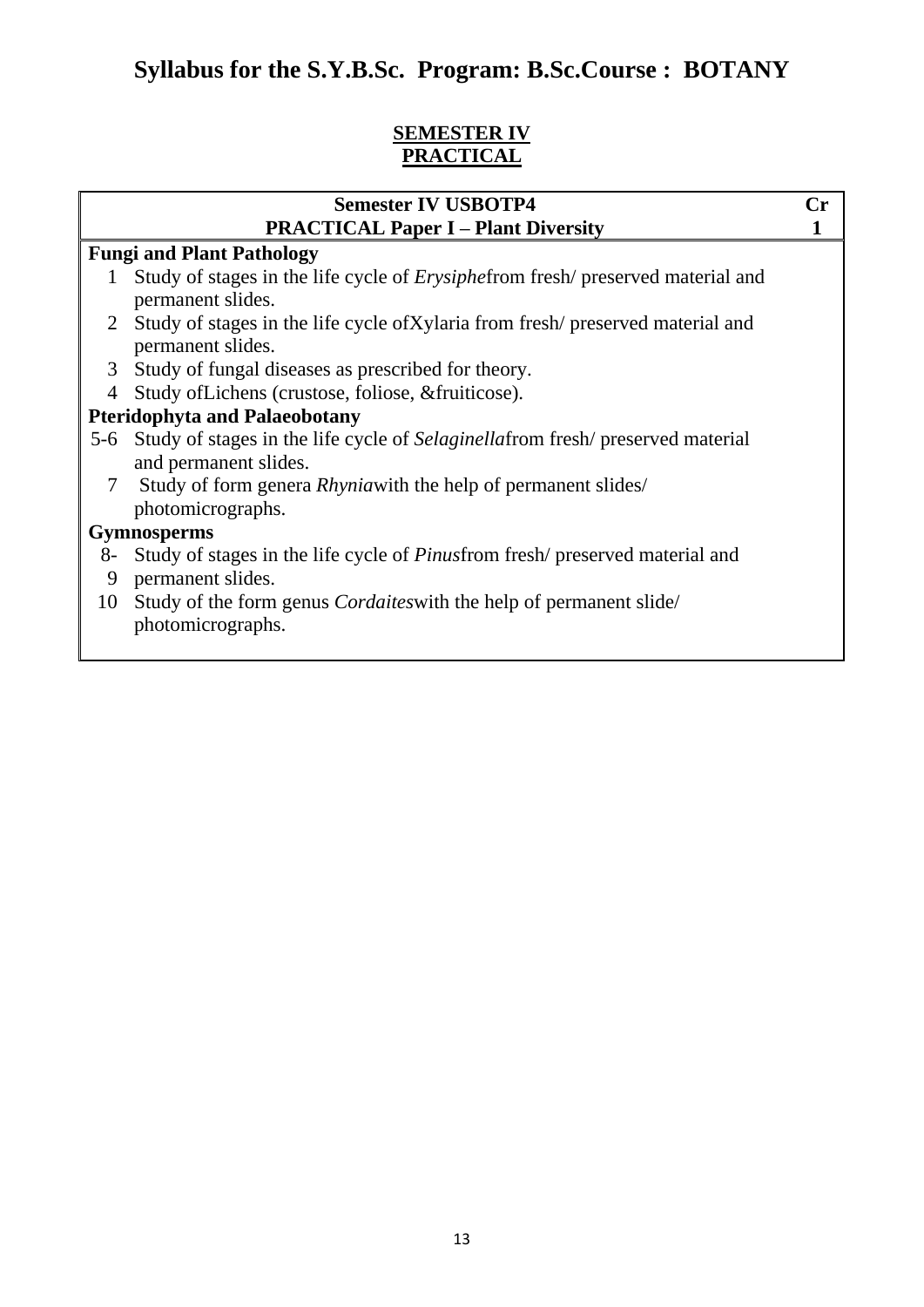| <b>SEMESTER IV USBOT P4</b>                                          | $\mathbf{Cr}$                                                                                                     |
|----------------------------------------------------------------------|-------------------------------------------------------------------------------------------------------------------|
| <b>PRACTICALS Paper II - FORM AND FUNCTION- II</b>                   |                                                                                                                   |
|                                                                      |                                                                                                                   |
| Study of normal secondary growth in the stem and root of a           |                                                                                                                   |
| Dicotyledonous plant                                                 |                                                                                                                   |
| Study of secondary growth in monocot stem (Dracena).                 |                                                                                                                   |
| Types of mechanical tissues, mechanical tissue system in aerial,     |                                                                                                                   |
| underground organs.                                                  |                                                                                                                   |
| Study of conducting tissues- Xylem and phloem elements in            |                                                                                                                   |
| Gymnosperms and Angiosperms as seen in LS and through maceration     |                                                                                                                   |
| technique.                                                           |                                                                                                                   |
| Study of different types of vascular bundles.                        |                                                                                                                   |
|                                                                      |                                                                                                                   |
| $Q_{10}$ germinating seeds using Phenol redindicator                 |                                                                                                                   |
| NR activity $-$ in-vivo                                              |                                                                                                                   |
| Estimation of proteins by Lowry's method (Prepare standard graph).   |                                                                                                                   |
|                                                                      |                                                                                                                   |
| Study of the working of the following Ecological Instruments-Soil    |                                                                                                                   |
| thermometer, Soil testing kit, Soil pH, Wind anemometer.             |                                                                                                                   |
| Mechanical analysis of soil by the sieve method $\&$ pH of soil.     |                                                                                                                   |
| Quantitative estimation of organic matter of the soil by Walkley and |                                                                                                                   |
| Blacks Rapid titration method.                                       |                                                                                                                   |
| Study of vegetation by the list quadrat method                       |                                                                                                                   |
|                                                                      |                                                                                                                   |
|                                                                      | <b>Anatomy</b><br><b>Plant Physiology and Plant Biochemistry</b><br><b>Ecology and Environmental Botany</b><br>12 |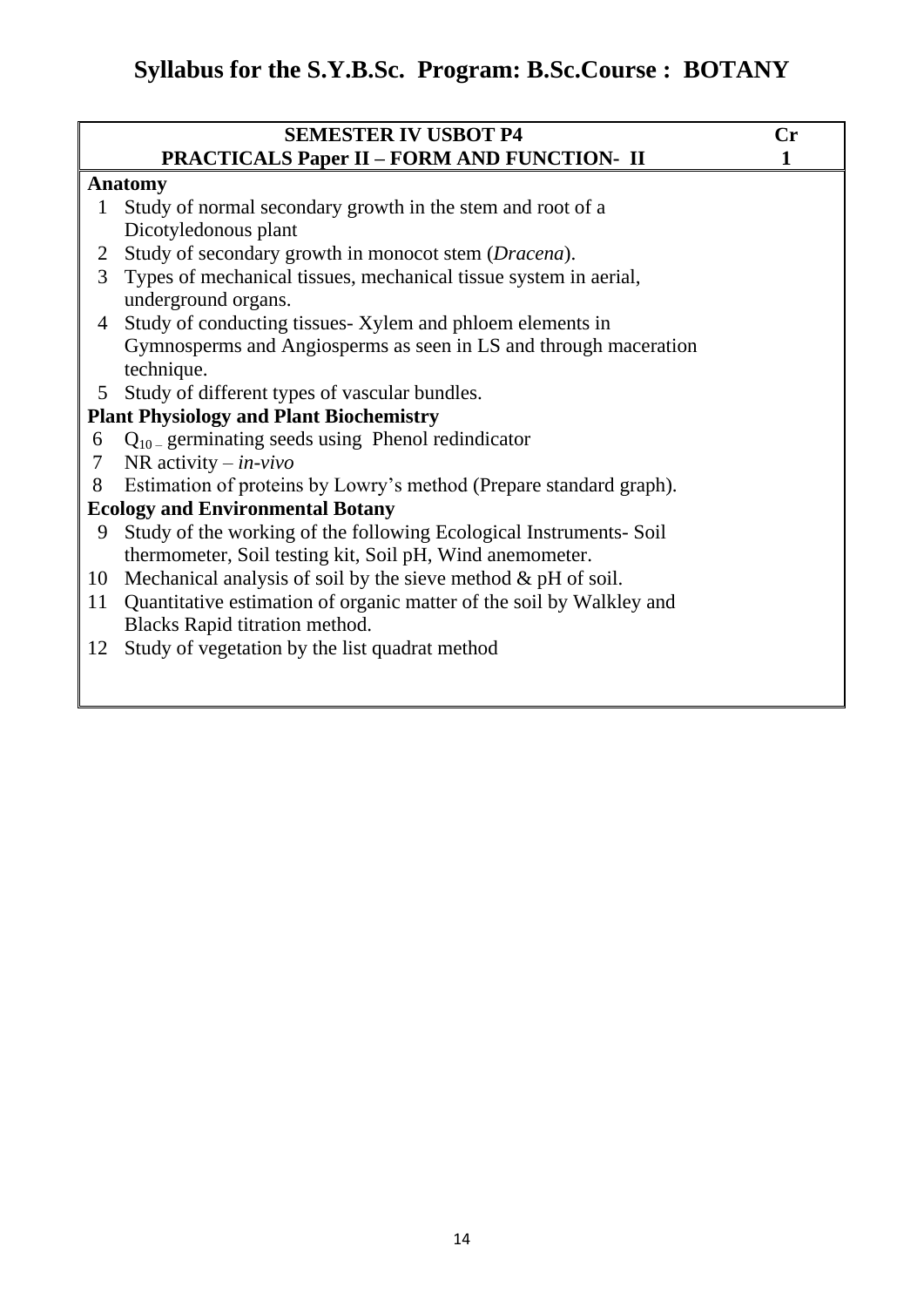### **SEMESTER IV USBOP4 Cr PRACTICALS - Paper III – CURRENT TRENTS IN PLANT SCIENCES 1 Horticulture** 1 Study of five examples of plants for each of the garden locations as prescribed for theory 2 Preparation of garden plans – formal and informal gardens 3 Bottle and dish garden preparation. **Biotechnology** 4 Various sterilization techniques 5 Preparation of Stock solutions, Preparation of MS medium. 6 Seed sterilization, callus induction 7 Regeneration of plantlet from callus 8 Identification of the cloning vectors – pBR322, pUC 18, Ti plasmid. **Biostatistics and Bioinformatics** 9 Chi square test 10 Calculation of coefficient of correlation 11 12 Web Search – Google, Entrez. BLAST

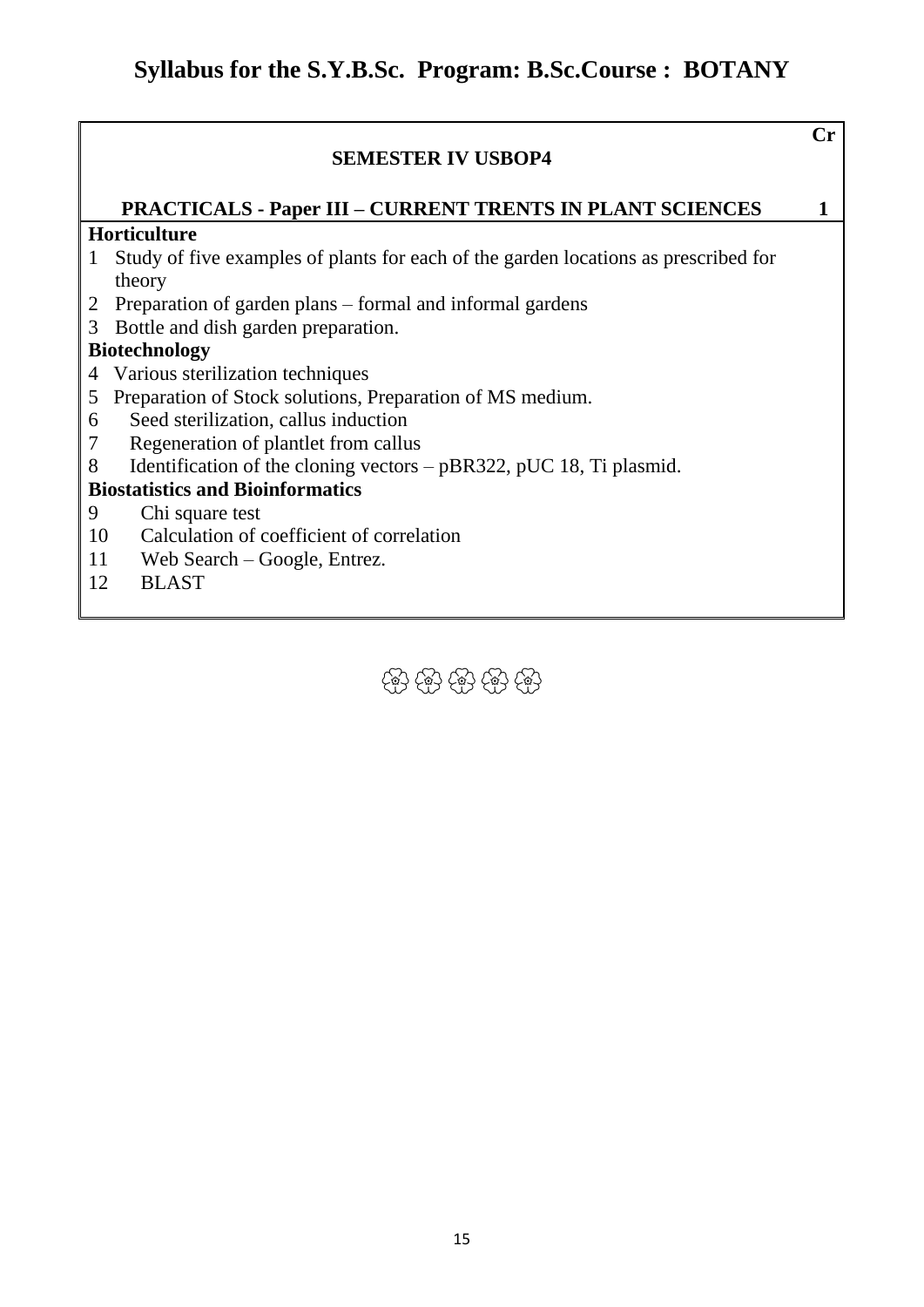### **SEMESTER - III, , S.Y.B.Sc. BOTANY**

### **PRACTICAL SKELETON PAPER (PROPOSED)**

| TIME - 2 hours 15 min                                                                                                                           | $PAPER - I$ | Total Marks - 50 |
|-------------------------------------------------------------------------------------------------------------------------------------------------|-------------|------------------|
| Q.1. Identify, Classify and describe specimen 'A'. Sketch neat and labeled diagram.                                                             |             | (10)             |
| Q.2. Identify, Classify and describe specimen 'B'. Sketch neat and labeled diagram.                                                             |             | (10)             |
| Q.3. Assign the specimen $'C'$ to its family giving reasons. Give the distinguishing characters, floral                                         |             |                  |
| Diagramand floral formula. Sketch the L.S. of flower and T.S. of ovary. (10)                                                                    |             |                  |
| Q.4. Identify and describe the specimen/slide/photograph $-\mathbf{D}'$ , $'\mathbf{E}'$ , $'\mathbf{F}'$ , $'\mathbf{G}'$ and $'\mathbf{H}'$ . |             | (15)             |
| Q.5. Journal.                                                                                                                                   |             | (05)             |
| <u>KEY :</u>                                                                                                                                    |             |                  |
| A. – Dictyota / Sargasum                                                                                                                        |             |                  |
| B. - Anthoceros / Funaria                                                                                                                       |             |                  |
| C. Any Angiospermic Family as per syllabus.                                                                                                     |             |                  |
| D. Algae – economic importance / range of thallus in Phaeophyta                                                                                 |             |                  |
| E. Anthoceros / Funaria                                                                                                                         |             |                  |
| F. Calyx / Corolla (any one type)                                                                                                               |             |                  |
| G. Androecium / Gynoecium (any one type)                                                                                                        |             |                  |
| H. Economic importance or morphological peculiarity of any one family.                                                                          |             |                  |

## **SEMESTER - III, , S.Y.B.Sc. BOTANY PRACTICAL SKELETON PAPER (PROPOSED)**

**------------------------------------------------------------------------------------------------------------------------------------------**

| TIME - 2 hours 15 min                                                                | <b>PAPER – II</b> | Total Marks – 50 |
|--------------------------------------------------------------------------------------|-------------------|------------------|
| Q.1. To Separate given material 'A' by any appropriate chromatography technique.     |                   | (10)             |
| Q.2. To estimate DNA/RNA from the given sample 'B'.                                  |                   | (10)             |
| Q.3. Make an Idiogram from the given Karyotype 'C'. Identify and enlist the symptoms |                   |                  |
| of the chromosomal abberation.                                                       |                   | (10)             |
| Q.4. Identify and describe the specimen/ photograph $-$ 'D' (05), 'E' (05) and       |                   |                  |
| $'F'$ (05 or 03 + 02).                                                               |                   | (15)             |
| Q.5. Field Report.                                                                   |                   | (05)             |
| <u>KEY :</u>                                                                         |                   |                  |
| A. – Carotenoids/amino acids                                                         |                   |                  |
| <b>B.</b> Cauliflower                                                                |                   |                  |

### C. Cri-du-chat; Philadelphia; D-G translocation, DownSyndrome

- D. Electrophoresis
- E. *Dry* or wet preservation
- F. Cell organelles / Plastid inheritance.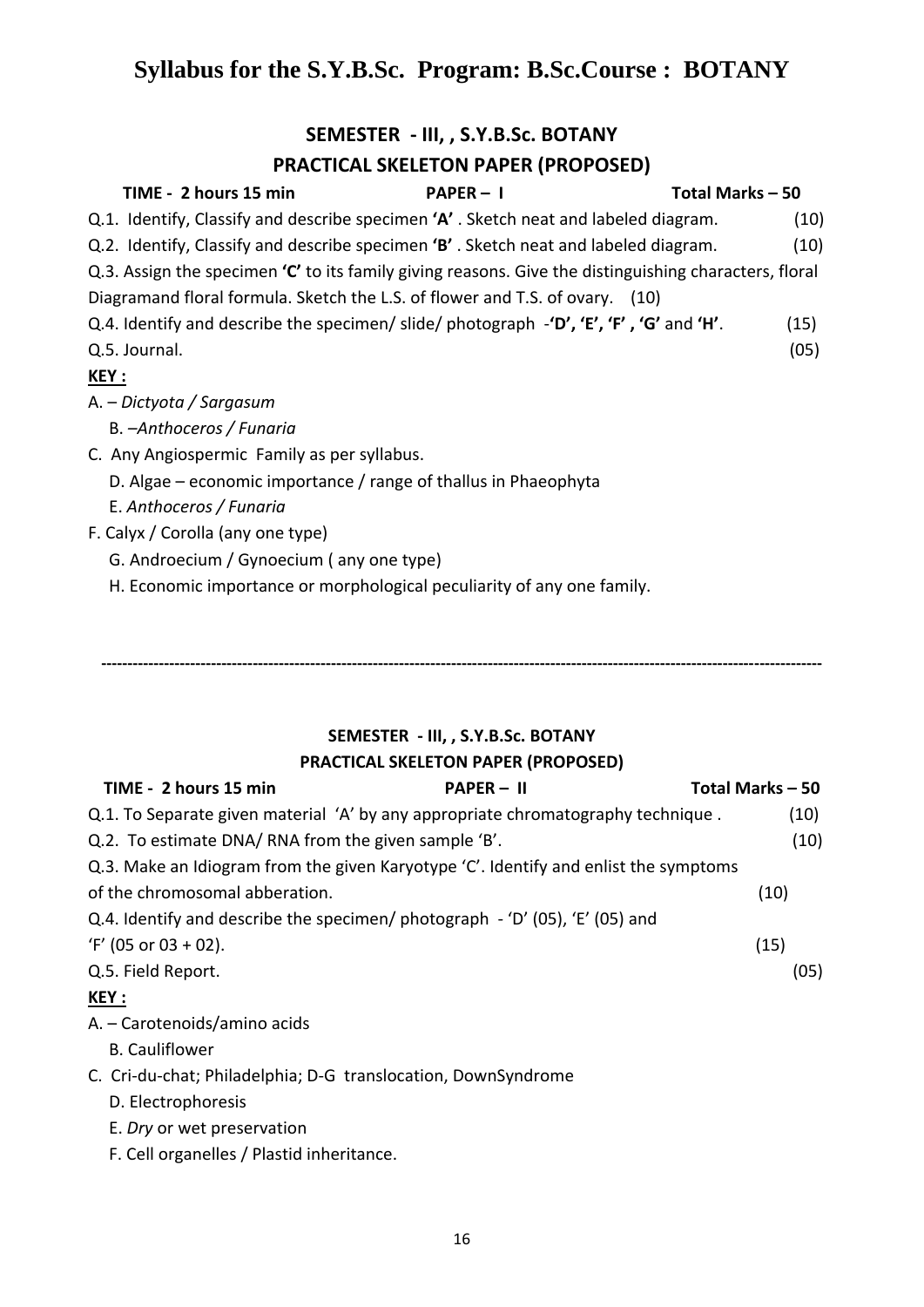## **SEMESTER - III, , S.Y.B.Sc. BOTANY**

### **PRACTICAL SKELETON PAPER (PROPOSED)**

| TIME - 2 hours 15 min                     | $PAPER - III$                                                                            | Total Marks - 50 |
|-------------------------------------------|------------------------------------------------------------------------------------------|------------------|
|                                           | Q.1. a). Identify the active constituents present in specimen 'A' by performing suitable |                  |
| chemical tests.                           |                                                                                          | (08)             |
|                                           | Q.1. b). Calculate the stomatal index / palisade ratio / vein – islet numbers from the   |                  |
| given specimen 'B'.                       |                                                                                          | (07)             |
| Q.2.                                      | Describe the ecological factors, enlist the dominant flora and mark the area on          |                  |
| the map of a forest type $'C'$ .          |                                                                                          | (10)             |
|                                           | Q.3. Determine the sequence of bases in a DNA strand by Sanger's method from the         |                  |
|                                           | given data 'D'or Determine the sequence of amino acids in the polypeptide synthesized    |                  |
| from the given m-RNAstrand $D'$ (08)      |                                                                                          |                  |
|                                           | Q.4. Identify and describe the specimen/ slide/ photograph $-$ 'E', 'F', and 'G'.        | (12)             |
| Q.5. Viva - Voce.                         |                                                                                          | (05)             |
| <u>KEY :</u>                              |                                                                                          |                  |
| A. Alkaloids / Glycosides.                |                                                                                          |                  |
| B. Betel leaf / Vincaleaf.                |                                                                                          |                  |
| E. Importance of the in herbal cosmetics. |                                                                                          |                  |
| F. Fibres / Paper.                        |                                                                                          |                  |
|                                           |                                                                                          |                  |

G. Spices / Condiments.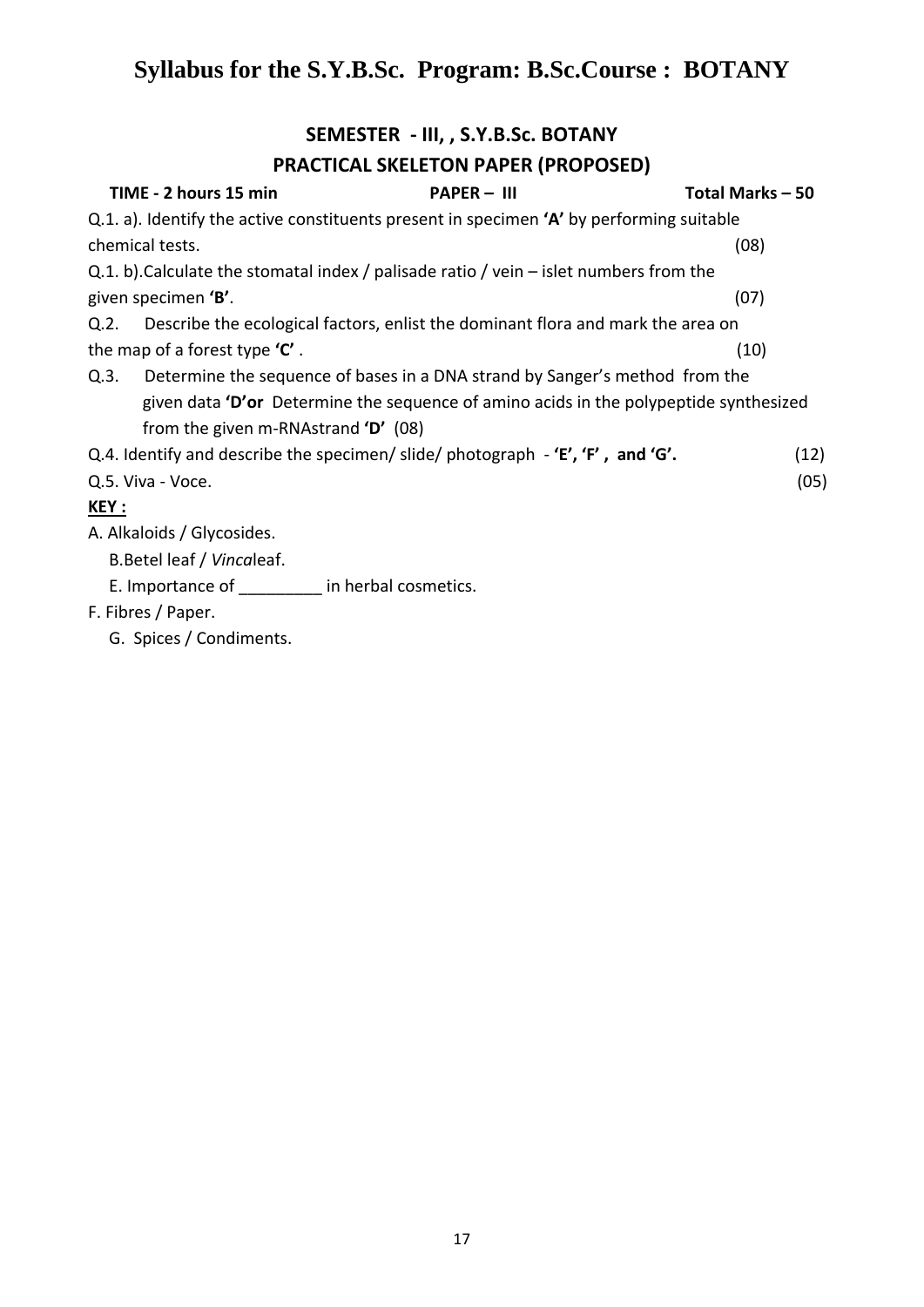## **SEMESTER - IV, , S.Y.B.Sc. BOTANY**

### **PRACTICAL SKELETON PAPER (PROPOSED)**

|               | TIME - 2hours 15 min                                                                                          | $PAPER - I$ | Total Marks - 50 |
|---------------|---------------------------------------------------------------------------------------------------------------|-------------|------------------|
|               | Q.1. Identify, Classify and describe specimen 'A'. Sketch neat and labeled diagram.                           |             | (10)             |
|               | Q.2. Identify, Classify and describe specimen 'B'. Sketch neat and labeled diagram.                           |             | (10)             |
|               | Q.3. Identify, Classify and describe specimen $'C'$ . Sketch neat and labeled diagram.                        |             | (10)             |
|               | Q.4. Identify and describe the specimen/ slide/ photograph $-\mathbf{D}'$ , $\mathbf{E}'$ and $\mathbf{F}'$ . |             | (15)             |
| Q.5. Journal. |                                                                                                               |             | (05)             |
| <u>KEY :</u>  |                                                                                                               |             |                  |
|               | A. – Xylaria / Erysiphe                                                                                       |             |                  |
|               | B. -Selaginella - Stem / strobilus                                                                            |             |                  |
|               | C. Pinus – needle / stem / male cone.                                                                         |             |                  |
|               | D. Fungal disease – Powdery mildew / any other disease as per syllabus.                                       |             |                  |
| E. Lichen.    |                                                                                                               |             |                  |
|               | F. Rhynia / Cordaites.                                                                                        |             |                  |
|               |                                                                                                               |             |                  |

#### **SEMESTER - IV, ,S.Y.B.Sc. BOTANY**

**\_\_\_\_\_\_\_\_\_\_\_\_\_\_\_\_\_\_\_\_\_\_\_\_\_\_\_\_\_\_\_\_\_\_\_\_\_\_\_\_\_\_\_\_\_\_\_\_\_\_\_\_\_\_\_\_\_\_\_\_\_\_\_\_\_\_\_\_\_\_\_\_\_\_\_\_\_\_\_\_\_\_\_\_**

#### **PRACTICAL SKELETON PAPER (PROPOSED)**

| TIME - 2hours 15 min                                                              | $PAPER - II$ | Total Marks-50 |
|-----------------------------------------------------------------------------------|--------------|----------------|
| Q.1. a). Make a temporary stained preparation of T.S. of specimen 'A' and comment |              |                |
| on the secondary growth.                                                          |              | (10)           |
| Q.1. b). Make a temporary stained preparation of T.S. of specimen 'B' and comment |              |                |
| on the mechanical tissue system.                                                  |              |                |

**OR** Service Service Service Service Service Service Service Service Service Service Service Service Service Service

|              | Macerate the given material 'B' and describe the conducting tissue seen.            | (05) |
|--------------|-------------------------------------------------------------------------------------|------|
| Q.2.         | Perform the Physiological experiment 'C' allotted to you.                           | (12) |
| Q.3.         | Perform the Ecological experiment 'D' allotted to you.                              | (12) |
|              | Q.4. Identify and describe the specimen/ slide/ photograph - 'E', and 'F'.          | (06) |
|              | Q.5. Viva - Voce.                                                                   | (05) |
| <u>KEY :</u> |                                                                                     |      |
|              | A. - Dicot stem/ dicot root / monocot stem.                                         |      |
|              | B. -Mechanical Tissue (Coleus stem, Typha leaf, Maize stem and Maize root /Annona / |      |

*Magnolia*formaceration).

E. – Vascular bundles / phloem/xXylem.

F. – Ecological Instrument.